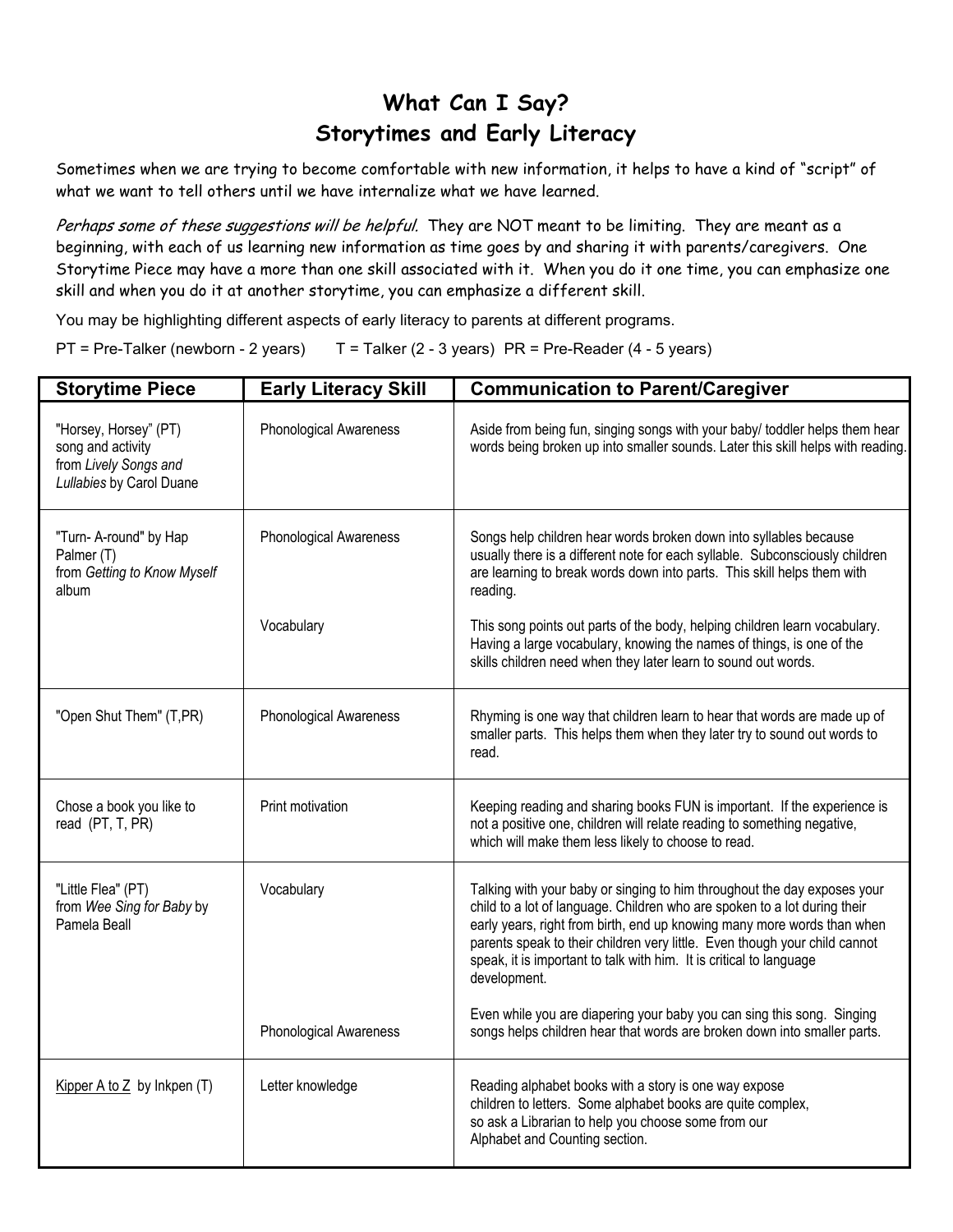| <b>Storytime Piece</b>                                                                                                                                                                      | <b>Early Literacy Skill</b>   | <b>Communication to Parent/Caregiver</b>                                                                                                                                                                                                                                                                                                                                                                                                                                                                                                                                                                                                                        |
|---------------------------------------------------------------------------------------------------------------------------------------------------------------------------------------------|-------------------------------|-----------------------------------------------------------------------------------------------------------------------------------------------------------------------------------------------------------------------------------------------------------------------------------------------------------------------------------------------------------------------------------------------------------------------------------------------------------------------------------------------------------------------------------------------------------------------------------------------------------------------------------------------------------------|
| Where's the Baby?<br>by Christian<br>board book or other flapbook<br>(PT)                                                                                                                   | Print motivation              | It is natural for your baby to bite on books. This is how they learn about<br>their world. You can just gently take the book from her mouth and open<br>the book to show her the pictures. Show her how fun it is to share a book<br>together, even if it is just for a couple of minutes at a time. A book is a toy<br>at this age.                                                                                                                                                                                                                                                                                                                            |
| Today we're having stories<br>about Picnics. Have any of<br>ever been on a<br>you<br>picnic? What<br>did you do? (PR)                                                                       | Narrative skills              | Let children tell you what a picnic is or what happened when they went on<br>a picnic. This helps to develop their narrative skills, the ability to retell<br>events. This is an early literacy skill that was hard for many<br>kindergartners. You can hold up a foam letter "P" and say that picnic<br>starts with "P". Let's fill up a picnic basket with different things. What shall<br>we put in? Carrots, paper plates, peanut butter sandwiches, yum yum.<br>Paper and plates start with "P"! So does peanut butter. What else shall<br>we take on the picnic? See how you can incorporate knowing letters into<br>whatever you might be talking about. |
| Blue Sea by Kalan<br>(T, PR)<br>book and then children help<br>you retell with flannel board                                                                                                | Narrative skills              | Once children are familiar with a story, let them tell you what happens.<br>This improves their narrative skills, or the ability to retail events.<br>Developing this early literacy skill helps later with reading comprehension.                                                                                                                                                                                                                                                                                                                                                                                                                              |
| How many people are in<br>storytime today? Let's count<br>noses, all together. We have<br>27 nice noses today!<br>[Holds up foam letter "N"]<br>Here's an "en" for all those<br>noses! (PR) | Letter knowledge              | You can name the letters and their sounds based on things you are doing<br>throughout the day. Even using signs, like STOP signs, when you are<br>driving or walking around helps children learn letters.                                                                                                                                                                                                                                                                                                                                                                                                                                                       |
| Little Red Hen by<br>Galdone (T, PR)                                                                                                                                                        | <b>Print Awareness</b>        | Run your finger along the lines of repeated text. Running your finger along<br>the words you are reading from time to time helps children understand that<br>you are reading the words, not the pictures. It also helps them understand<br>that in English we read from left to right and from top to bottom of a page.                                                                                                                                                                                                                                                                                                                                         |
| <b>Baby's Toys by Ricklen</b><br>(PT)                                                                                                                                                       | Print awareness               | When you use a board book with nice clear pictures like this, you can point<br>to the picture andshow your baby the real thing. For example, point to the<br>picture of the toy truck in the book and then show your child a toy truck. This<br>helps your child understand that pictures represent real things. Later Baby<br>will learn that print represents words that represent real things.                                                                                                                                                                                                                                                               |
| Handing out nametags<br>(T, PR)                                                                                                                                                             | Letter Knowledge              | The most important word to a child is his/her name! It is a good place to<br>begin when learning sounds and letters. You can spell it out in sand,<br>make letters with playdough, or use plastic magnetic letters on the<br>refrigerator.                                                                                                                                                                                                                                                                                                                                                                                                                      |
| "Five Little Ducks" by Raffi<br>or other song that has some<br>words with more than one<br>syllable (PT, T, PR)                                                                             | <b>Phonological Awareness</b> | Singing is fun! Don't worry if you don't have perfect pitch!<br>In songs, each syllable has a different note. Without really thinking about it,<br>children are hearing words being broken down into parts. This helps them<br>when they have to sound out words.                                                                                                                                                                                                                                                                                                                                                                                               |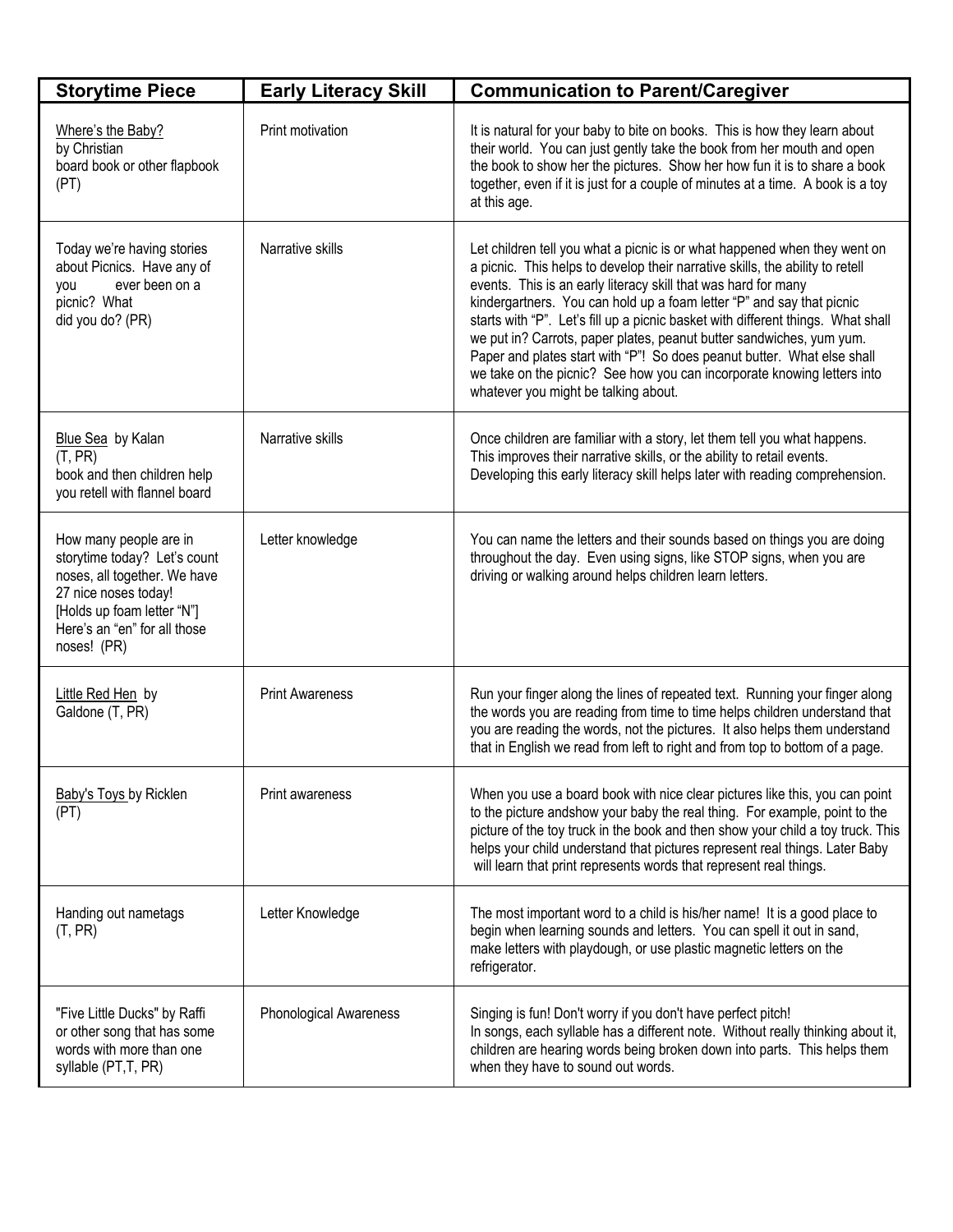| <b>Storytime Piece</b>                                              | <b>Early Literacy Skill</b>   | <b>Communication to Parent/Caregiver</b>                                                                                                                                                                                                                                                                                                                                                                                                                                                                                                                        |
|---------------------------------------------------------------------|-------------------------------|-----------------------------------------------------------------------------------------------------------------------------------------------------------------------------------------------------------------------------------------------------------------------------------------------------------------------------------------------------------------------------------------------------------------------------------------------------------------------------------------------------------------------------------------------------------------|
| True book about trains<br>(PR)                                      | Print motivation              | Some children prefer true books (non-fiction) to story books. We have<br>many books on subjects that young children like in our non-fiction sections.<br>Ask me for the subject your child is interested in - trains, different animals,<br>the planets, etc.                                                                                                                                                                                                                                                                                                   |
|                                                                     | Letter knowledge              | Hold up a foam letter of "T" and/or " <sup>+"</sup> . This is the letter T for train.<br>Showing children letters based on subjects they like follows the child's<br>interest. They are more likely to remember the letter than if you drill them.                                                                                                                                                                                                                                                                                                              |
|                                                                     | Narrative skills              | Let children talk about the pictures in the book. They may tell you about a<br>time they saw a train, or even went on one. Taking time to listen and to<br>add to what they say helps them develop their narrative skills which helps<br>later with understanding what they read.                                                                                                                                                                                                                                                                               |
|                                                                     | Vocabulary                    | When children tell you about a train or a certain train car, you can read<br>more information from the book and add to their description or their<br>information. This helps to expand their vocabulary, knowing the names of<br>things, actions, and ideas.                                                                                                                                                                                                                                                                                                    |
| Big book of Caps for Sale<br>by Slobodkina (P-R)                    | <b>Print Awareness</b>        | Hold book upside down. See if children notice that it is upside down. If not,<br>point it out. Children need to know how to hold a book, which is the cover,<br>which is the back of the book. This is one fun way to find out if they<br>know this.                                                                                                                                                                                                                                                                                                            |
|                                                                     | Vocabulary                    | "Peddler" someone who sells things. When you come to a word that is not<br>familiar to the child, you should use that word and explain it in a way<br>the child would understand. This is one way to help the child learn<br>more words. Books give us different words than those we use in<br>conversation or that are on television. Knowing many words helps<br>children with reading when they try to sound out words.                                                                                                                                      |
| Cows in the Kitchen<br>by Crebbin (T, P-R)                          | Narrative skills, vocabulary  | Read the book together. Go back to one or two pages and model<br>"Hear and Say or Dialogic Reading". There are many ways to read a book.<br>Reading a book through helps children understand the whole story and<br>keeps the story line. Talking about the pictures and taking the child's lead<br>increases your child's vocabulary and narrative skills. Try to ask questions<br>that cannot be answered with Yes or No. If you'd like more information<br>on this way of reading with your child, there is a video, or talk with me<br>after the storytime. |
| Do a rhyming game<br>(PR)                                           | <b>Phonological Awareness</b> | You can play these rhyming games while you are walking or are waiting<br>on line or just anywhere. These games are a fun way of helping children<br>understand that words are made up of parts which helps them in<br>sounding out words.                                                                                                                                                                                                                                                                                                                       |
| <b>Great Blueness and Other</b><br>Predicaments by Lobel<br>$(P-R)$ | Vocabulary                    | Predicaments, slouched, etc. - many words that would expand vocabulary.<br>What might you do when your child asks you the meaning of a word and<br>you can't explain it? This is a wonderful opportunity to show your child<br>how to find things out when you aren't sure! You might try to figure it<br>out from thestory, or look it up in the dictionary, or call the library and ask!                                                                                                                                                                      |
|                                                                     | Narrative skills              | This is a wonderful book about colors. Ask your child how s/he thinks colors<br>might have come to the world.                                                                                                                                                                                                                                                                                                                                                                                                                                                   |